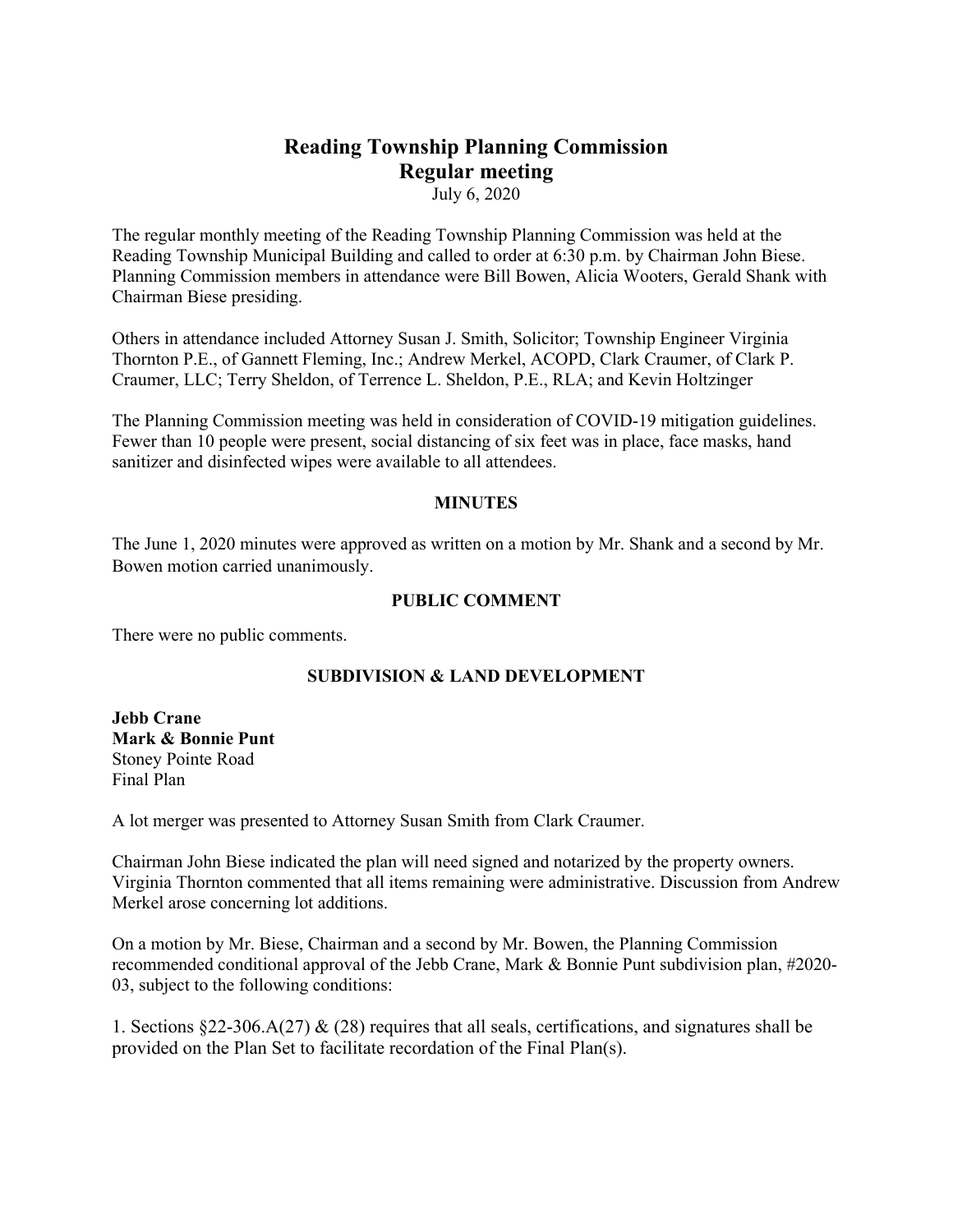2. We recommend that a Lot Merger Agreement be prepared and executed for the combination of Parcel 6B to Lot 2 to ensure that they become an integral, non-separable tract of land following this subdivision.

**Valerie Lowe Cheryl Pokorny** Turkey Pit Road Final Plan

Chairman John Biese stated the Planning Commission will need the new revised plan. Mr. Terry Sheldon indicated the changes were very minor in detail and he needs signatures of the owners before submitting the plan.

DEP paperwork was submitted by Mr. Terry Sheldon and signed by the Planning Commission.

Virginia Thornton from Gannett Fleming, Inc., discussed the revisions of the plan.

On a motion by Mr. Shank, and a second by Ms. Wooters, the Planning Commission recommended conditional approval of the Valerie Lowe, Cheryl Pokorny subdivision plan, #2020-04; motion carried unanimously. The conditional approval was based on the plan revisions dated June 1, 2020 and the Gannett Fleming, Inc. plan review letter dated, July 1, 2020, subject to the following conditions:

Plan Development:

1. A Sewage Facilities Planning Module should be received, reviewed, and evaluated by PA Department of Environmental Protection (PADEP), as required by Section §22-306 B(1). This plan will require approval for the use of a Non-Building (Form "B") Waiver, since no new residences are proposed, and land use remains agricultural. We will defer to the Township and its Sewage Enforcement Officer to process as appropriate.

2. §22-306.B(4) requires that a copy of the NPDES Permit for the Discharge of Stormwater from Construction Activities (as issued by the Adams County Conservation District on behalf of PA DEP) shall be submitted.

3. §22‐306.A(27) & (28) requires that all seals, certifications, and signatures shall be provided on the Plan Set in order to facilitate recordation of the Final Plan(s).

Stormwater Management:

1. A fully executed Operation and Maintenance agreement shall be provided for all permanent (Post Construction) stormwater management systems (§23-502) which shall provide a legal mechanism to ensure that the Operation and Maintenance obligations are adhered to.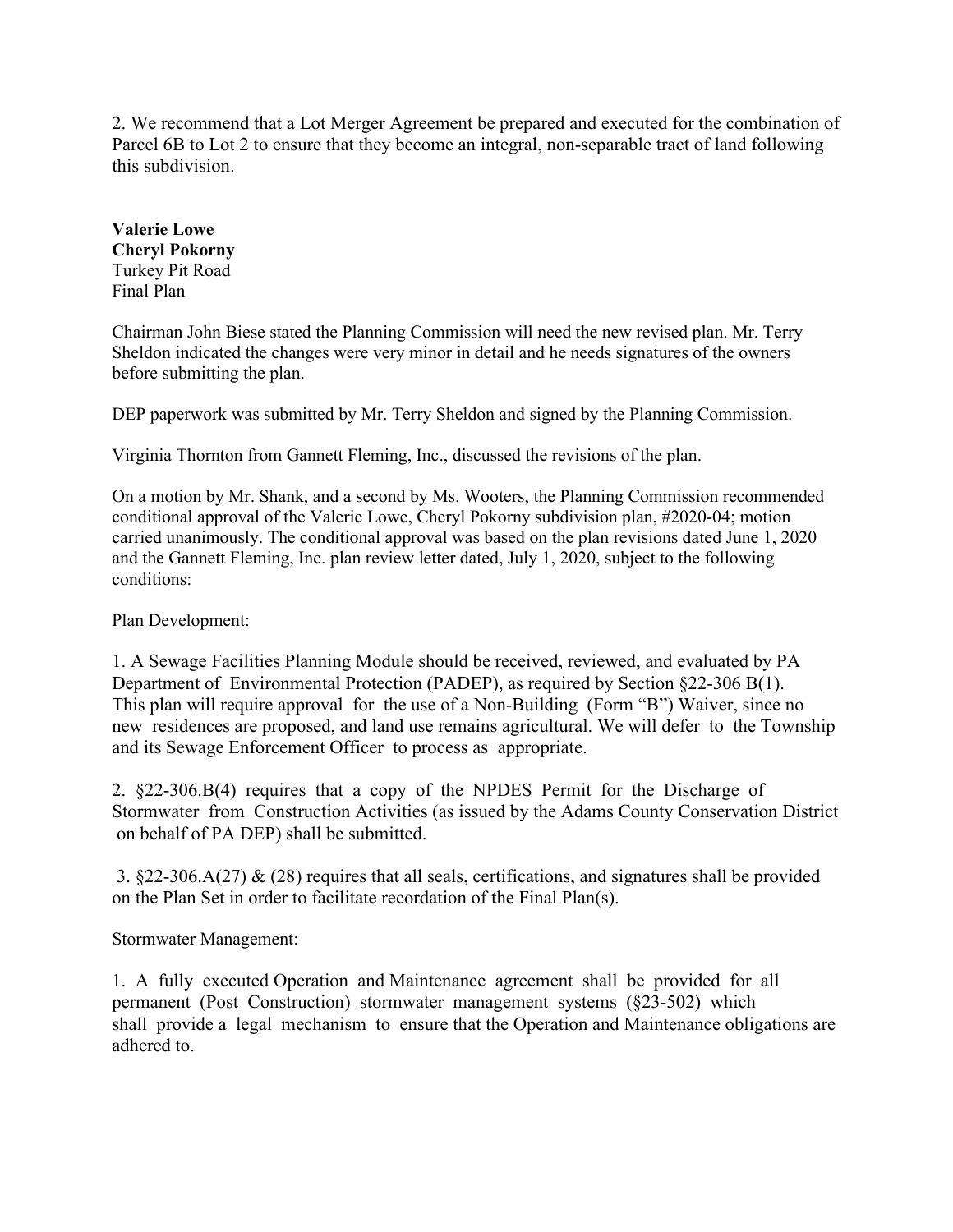2. Infiltration testing should be provided as part of construction for the stormwater facilities (to ensure that it will properly dewater). This testing should be performed in accordance with procedures outlined in the PA Stormwater BMP Manual (Appendix C) and these results should be provided with the As-Built Plan submission. In addition, the location of test pit(s) used for the infiltration testing should be provided on the As-Built (along with an indication of the test depth).

3. Additional detail is required with regards to the stability of the berm. In addition to the section through the infiltration berm, topsoil thickness, fill limits, underdrain/outlet system (with a valve in closed position), and specifications should be provided. Given the maximum ponding depth, an embankment core should be considered.

4. A minimum of one foot of freeboard is required §23‐312.5(J). Spillway computation under Appendix show only 0.85 foot of freeboard. Inconsistencies have been identified with the top of berm elevation across plans and SWM calculations (labels on plan sheets 4, 5, 6, stage storage, spillway computations); this should be reviewed and updated as appropriate.

5. Spillways have been provided at the berm ends. It is recommended aligning spillway along existing grades to facilitate sheet flow and minimize the potential for undesired channels forming along the edge of the berm.

**2017 Lemmon Trust FBO ELL** Carlisle Pike Subdivision Plan

Brehm-Lebo Engineering did not appear on this plan due to a "stand-still" of the process.

Andrew Merkel, ACOPD had a discussion with regards to the plan.

A motion by Chairman John Biese, second by Mr. Shank and unanimously carried; was made to Table the plan until next month, August 3, 2020.

## **Kevin Holtzinger**

Peepytown Road Sketch Plan

Kevin Holtzinger presented a sketch plan located at Peepytown Road. 14.8 acres of land to be divided into three lots,  $2 - 1\frac{1}{2}$  acre lots and the remaining lot is for personal use. Land is zoned R-1. Perks and Probes have been completed and passed.

Gannett Fleming, Inc has no comment on the sketch plan. Andrew Merkel discussed the driveway (State Issue) and septic permits. Attorney Susan Smith reference the lot across the street on Final Subdivision Plan.